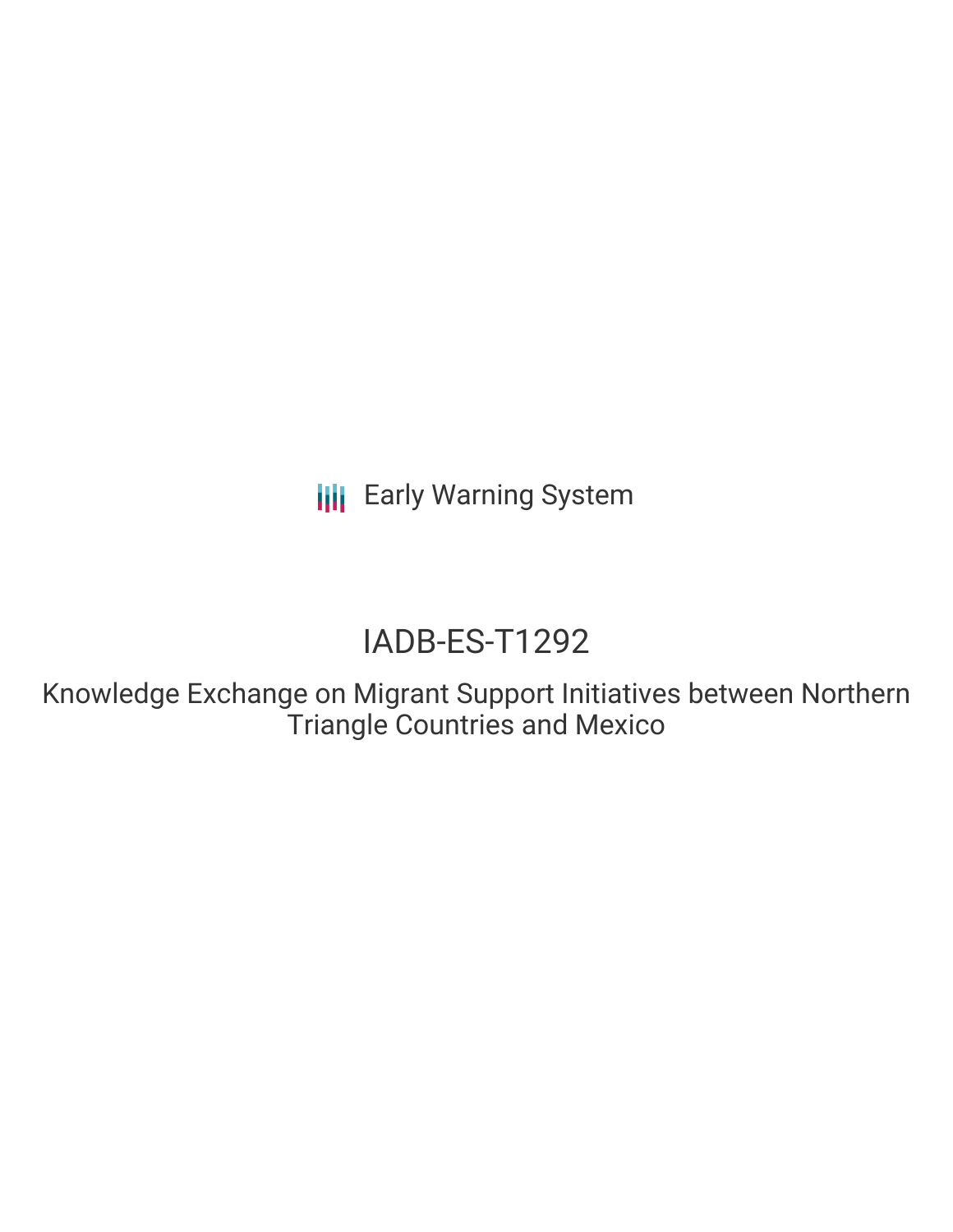

# Early Warning System

### **Quick Facts**

| <b>Countries</b>               | El Salvador                            |
|--------------------------------|----------------------------------------|
| <b>Financial Institutions</b>  | Inter-American Development Bank (IADB) |
| <b>Status</b>                  | Completed                              |
| <b>Bank Risk Rating</b>        | U                                      |
| <b>Voting Date</b>             | 2018-06-19                             |
| <b>Borrower</b>                | Government of El Salvador              |
| <b>Sectors</b>                 | Law and Government                     |
| <b>Investment Type(s)</b>      | Grant                                  |
| <b>Investment Amount (USD)</b> | $$0.02$ million                        |
| <b>Grant Amount (USD)</b>      | $$0.02$ million                        |
| <b>Project Cost (USD)</b>      | \$ 0.02 million                        |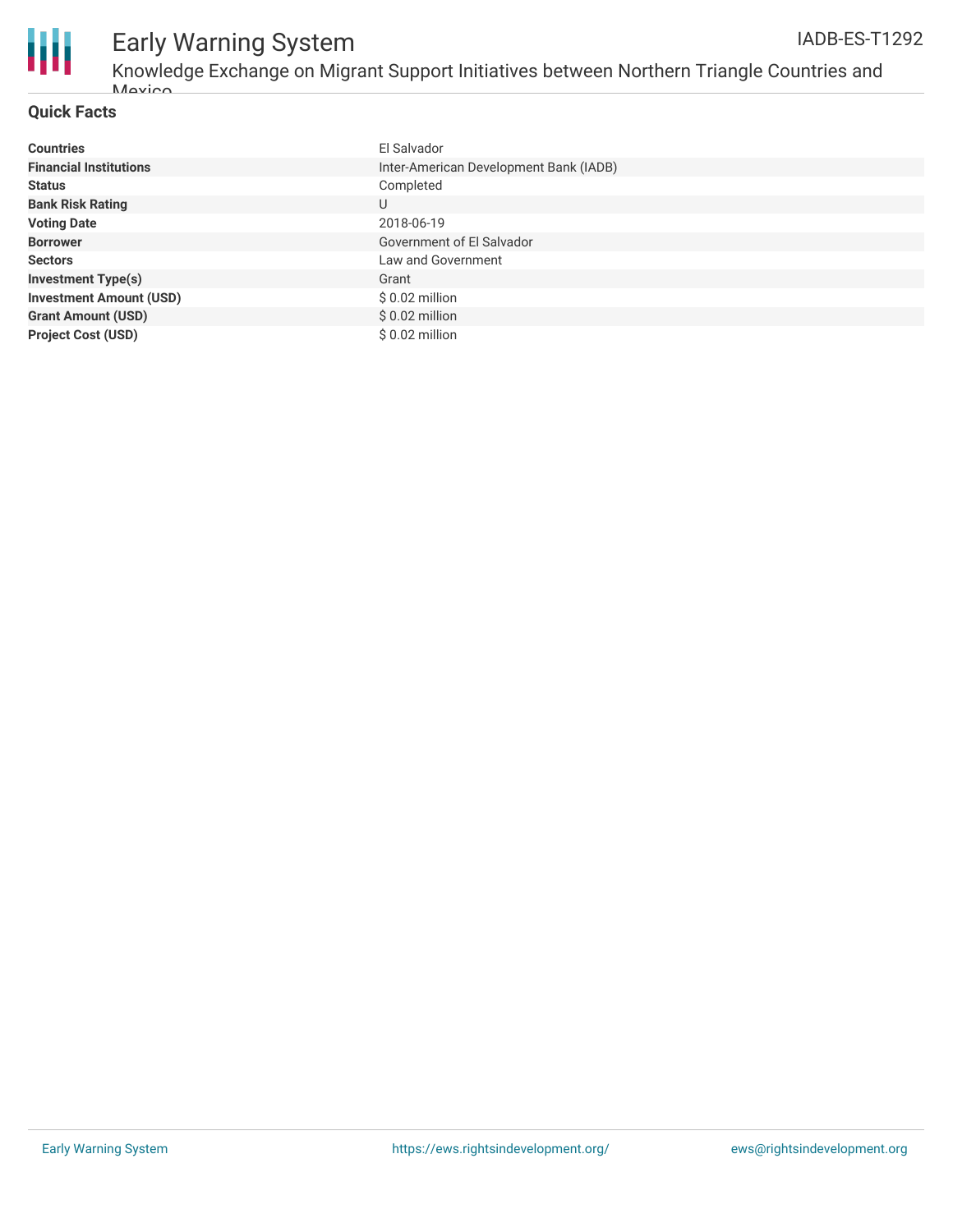

## Early Warning System

Knowledge Exchange on Migrant Support Initiatives between Northern Triangle Countries and  $M\alpha$ 

### **Project Description**

As of the time of writing, the Inter-American Development Bank has released little information on this project. According to the website, the project has the following goals:

- 1. Strengthen the knowledge and capacities of Northern Triangle foreign affairs officers (at chanceries as well as diplomatic and consular missions) on initiatives to support migrants in the United States, and planning eventualities for assisted return of nationals, as well as legal support.
- 2. Secure the commitment of the officials participating in the workshop to train colleagues at their chanceries and consulates and diplomatic missions, as well as to conduct informative sessions for their communities in the United States.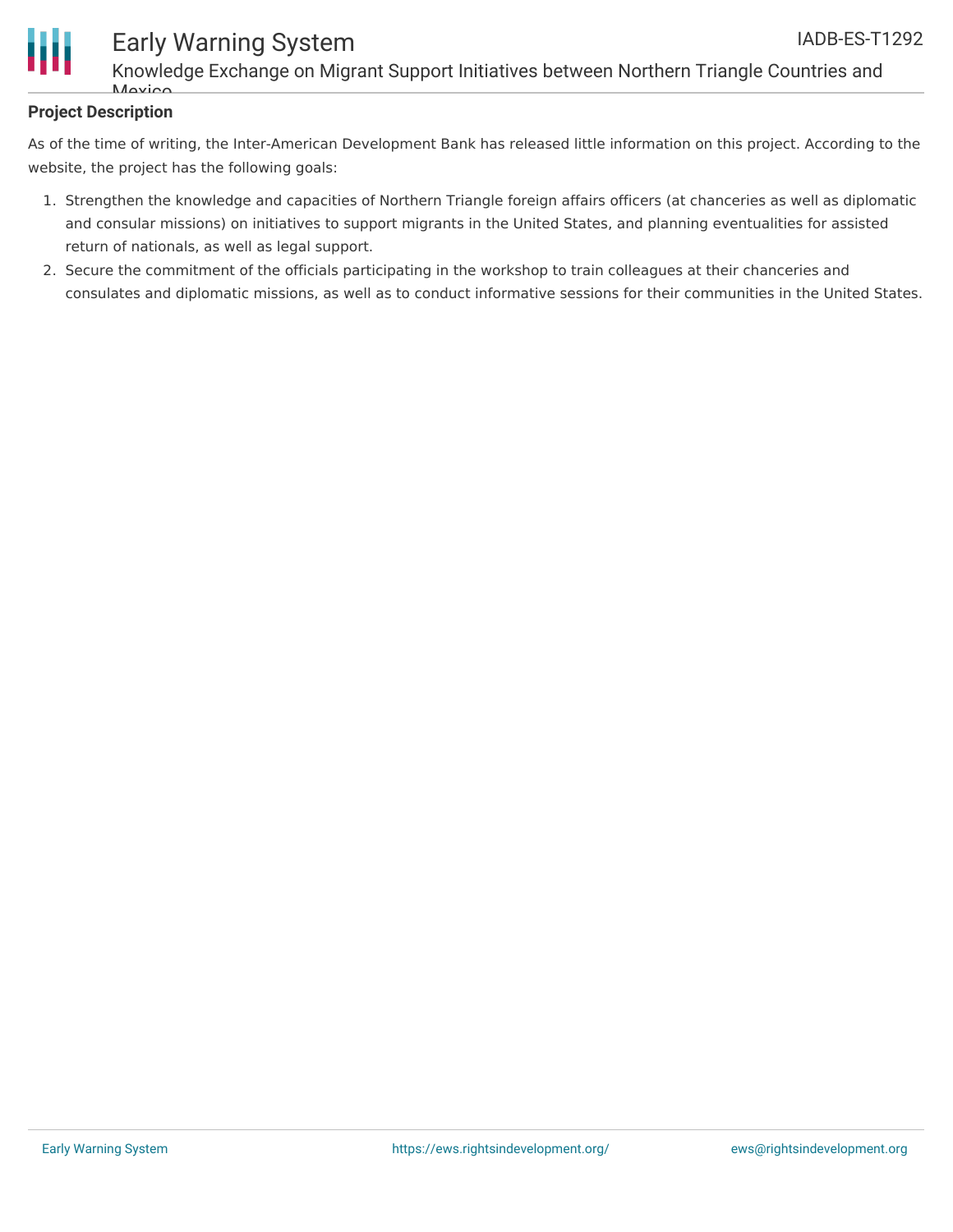

Knowledge Exchange on Migrant Support Initiatives between Northern Triangle Countries and **Mavion** 

### **Investment Description**

• Inter-American Development Bank (IADB)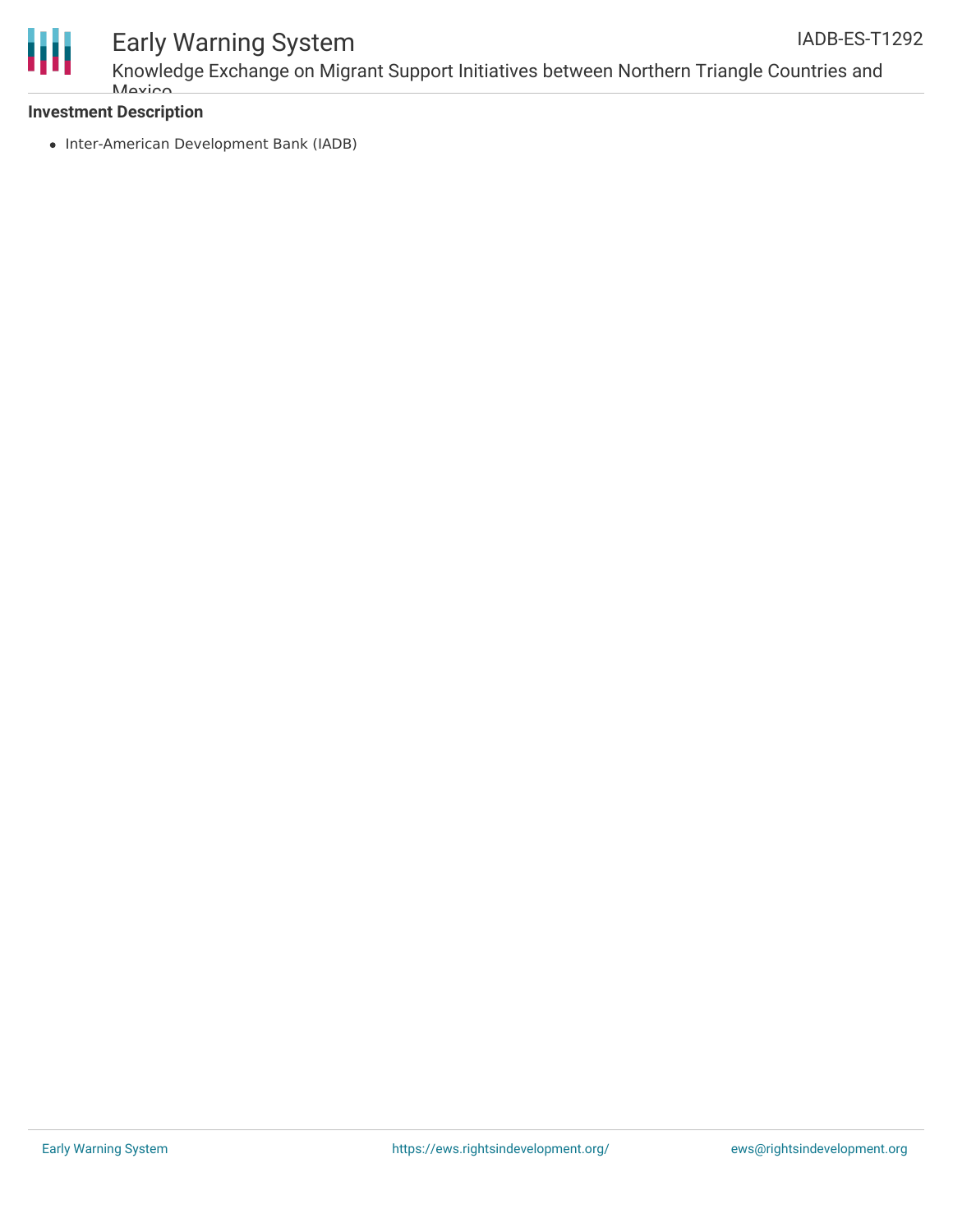

### **Contact Information**

#### ACCOUNTABILITY MECHANISM OF IADB

The Independent Consultation and Investigation Mechanism (MICI) is the independent complaint mechanism and fact-finding body for people who have been or are likely to be adversely affected by an Inter-American Development Bank (IDB) or Inter-American Investment Corporation (IIC)-funded project. If you submit a complaint to MICI, they may assist you in addressing the problems you raised through a dispute-resolution process with those implementing the project and/or through an investigation to assess whether the IDB or IIC is following its own policies for preventing or mitigating harm to people or the environment. You can submit a complaint by sending an email to MICI@iadb.org. You can learn more about the MICI and how to file a complaint at http://www.iadb.org/en/mici/mici,1752.html (in English) or http://www.iadb.org/es/mici/mici,1752.html (Spanish).